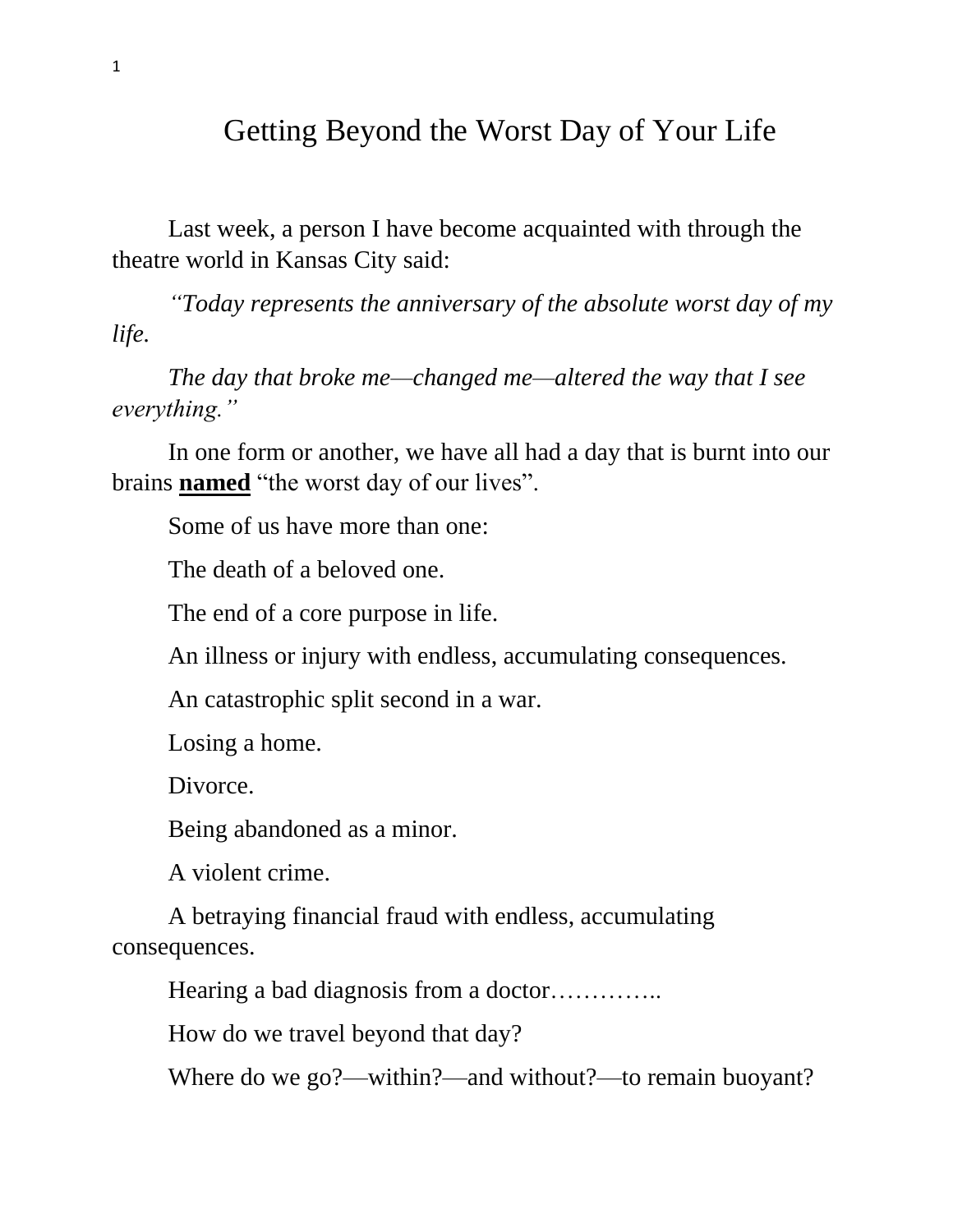Or at least not sink!

Still flailing, struggling for air!

In varying degrees of severity, every person has an experience like this—or more than one.

Your first responses are fear, anger and grief.

Which hurts, and even threaten to capsize emotional stability.

Still it is best to feel the waves of pain rather than—

Avoid!

Deny!

Or anesthetize yourself!

We may think we are controlling it by stuffing it down— drugging it over—drinking it away—or pretending it isn't there!

But that is just our little command and control center ego pretending to be in charge.

The deeper self—our soul!—is wiser & knows the trouble we are in!

But thank God that our troubles and trials don't last ALWAYS!

Why not instead choose to live **as a soul** on the worst day of your life and the days following?

You don't have a soul.

You are a soul.

So why not live—as a soul!

Aren't you more likely to find your way?

An upward way beyond the bottom you have just hit?

Let your grief and your fear and your anger school you.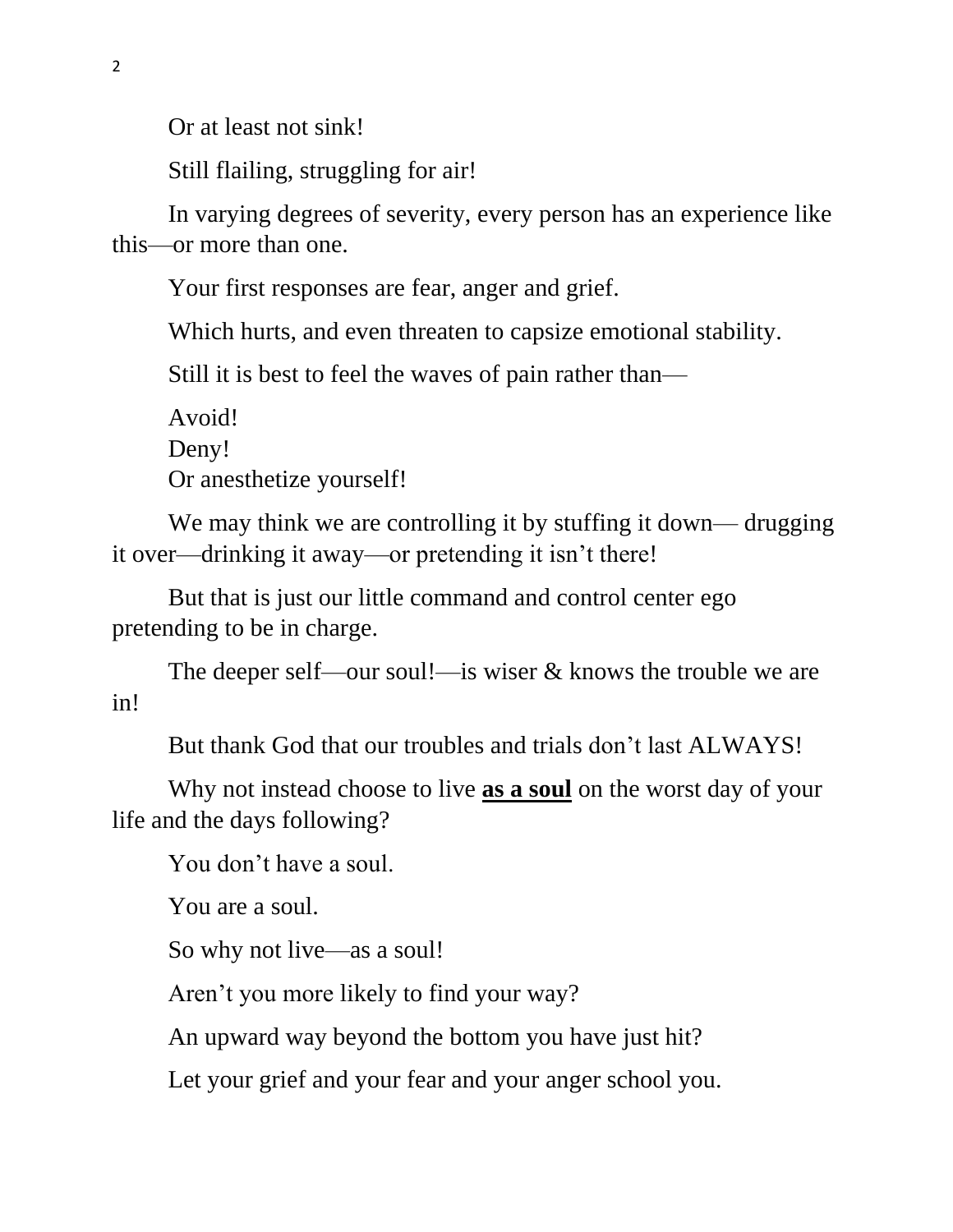Teach you a thing or two about the worst that can happen to you! What might that be?

One of my favorite people in the world of arts and music has always been Nina Simone. I still listen to her a lot on You Tube.

Nina Simone wanted to be a classical pianist!

But in her single chance at that path, the Curtis School of Music did not accept her.

 She was devastated and for the rest of her life believed racial discrimination played a part in her rejection.

Among her 40 albums, which span jazz, blues, folk, classical, pop and gospel is a song entitled "Ain't Got No Life".

She jumps right into her state of mind and the state of mind of many she is singing to—……Ain't got no home! Ain't got no shoes! Ain't got no money, no skirts, no sweater, no perfume! ain't got no friends, no schoolin, Ain't got no ticket, ain't got no token, Ain't got no man, no god! Ain't got no life! What have I got? Why am I alive?

## **Then she flips the script! Asks—**

What have I got that nobody can take away?

I Got my hair, I got my head I Got my brains, I got my ears Got my eyes, got my nose, got my smile I got my tongue Got my heart, got my soul got my sex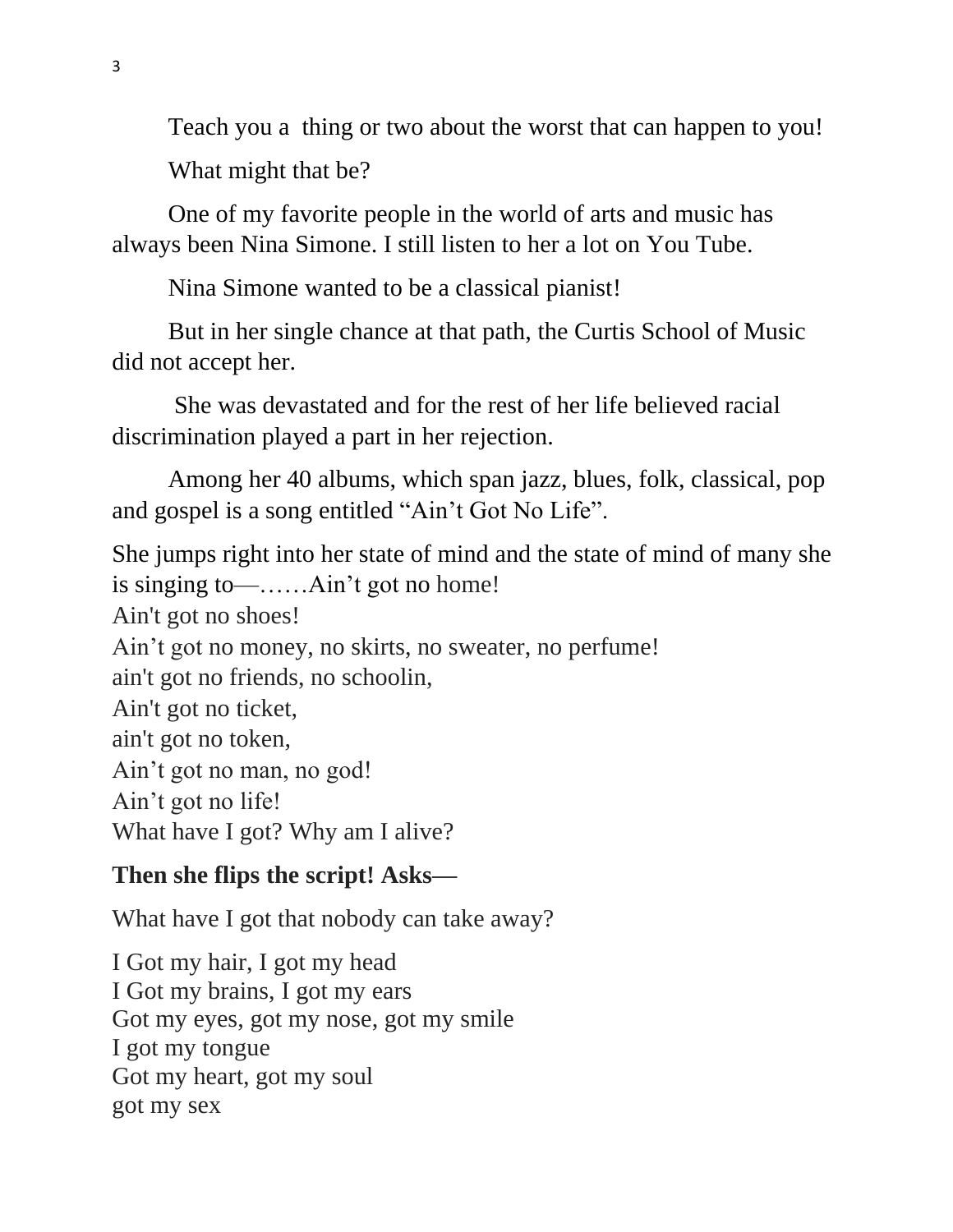got my blood **I've got life!**  I've got my freedom And I'm going to keep it.

Nina Simone's lyrics suggest that after engaging with the grief and the fear and the anger of the worst day of your life—

You begin to focus!—not on what you have lost!—but what you still have.

Not on what's missing—but what you still find within and around you!....

A couple with two children lost one of them to a disease.

They were thrown into a constant state of shock and grief.

One day, the remaining child said to his father, "Why don't you play with me anymore?"

This question from the child who was left surprised the father into action.

As long as you are still alive after the worst day of your life—and some are not—*There is saying among war veterans that all the real heroes were left on the field—*

Still if you are alive—it is important to not sit idly by.

Do something! Say something! Read something! Sing something! Care for yourself in some way that you crave being cared for. Reach out and touch someone! Make conscious contact with God in whatever way works for you!

Consider the story of Daniel in the Lion's Den!

Now this Bible story does not really take us inside the mind and heart of Daniel as he is being punished by a powerful king.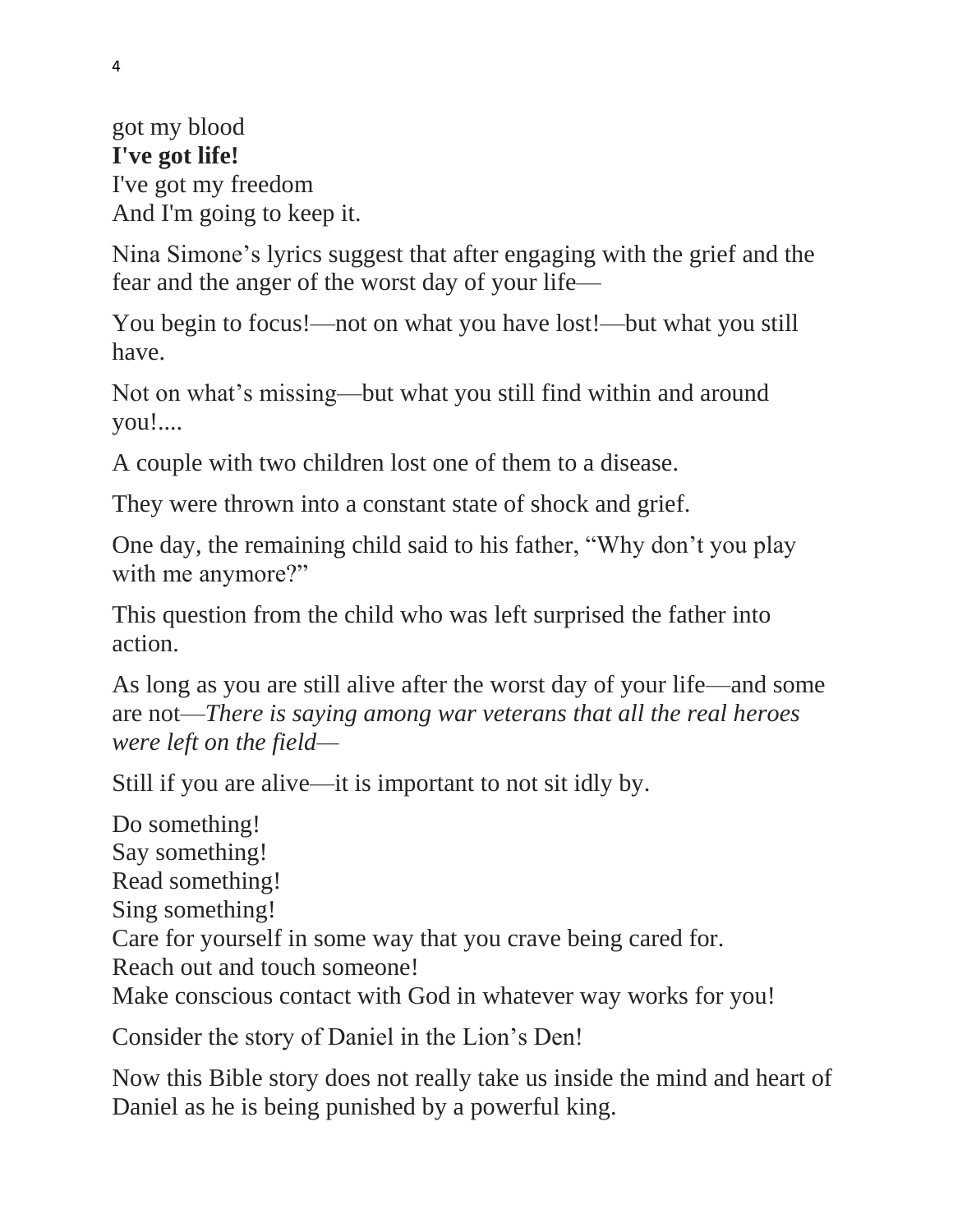We are not given a glimpse of what races through Daniel's mind when some of the King's advisers persuade the king that Daniel is a dangerous rebel—and should be given the death penalty of being killed by lions.

But know for certain that that was the worst day of Daniel's life.

How did he respond?

It appears that Daniel quieted himself.

In the face of the lions, he did not move!

He remained still.

Always a good strategy in face of a dangerous animal.

There, motionless, in the lion's den we find Daniel praying, praying, praying— his trust in God—whatever may happen.

For many people who began to join the Jesus movement after Jesus was crucified, the worst day of their lives was the day the apostle Stephen was murdered by a mob!

According to the Book of Acts, "*This set off a terrific persecution of the church in Jerusalem.* 

*The believers were all scattered throughout Judea and Samaria.* 

*Forced to leave home base, the followers of Jesus all became missionaries.* 

*Wherever they were scattered, they preached the Message about Jesus.* 

*When the people heard what (they) had to say, they hung on every word.* 

*The apostles were on their way, continuing to witness and spread the Message of God's salvation, preaching in every town and village they passed through.*

*And what joy in the land!*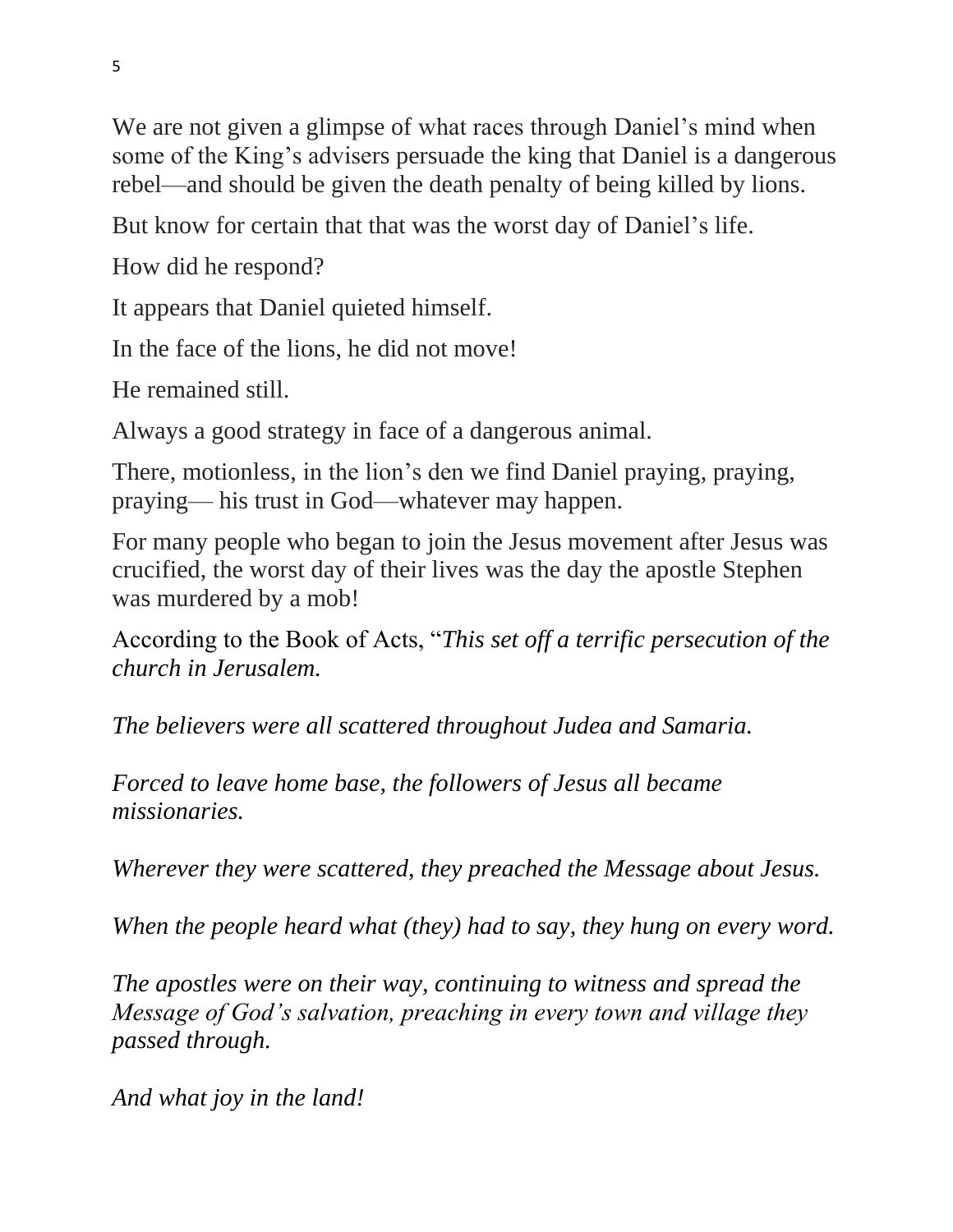A song that Nina Simone was famous for singing—Marian Anderson as well, was "If He Changed My Name"

The central lyric is "I told Jesus it would be all right if he changed my name."

I told Jesus it would be all right if he changed my name.

Your name!

The worst that happens to us is telling us that it is time to change.

Time to BE changed! Into living as a new soul!

Whom God has something new for you to do!

God has something new in mind for you to become!

We see the worst happening to many people today!

We also see many people being liberated by the worst.

With nothing left to lose, many more are becoming brave!

Beginning to live with joy as free souls

**All of us are doing our best To help God in God's birth of God.**

**Let the worst day Become a narrow doorway To your life being lifted into a new, eternal flyway!**